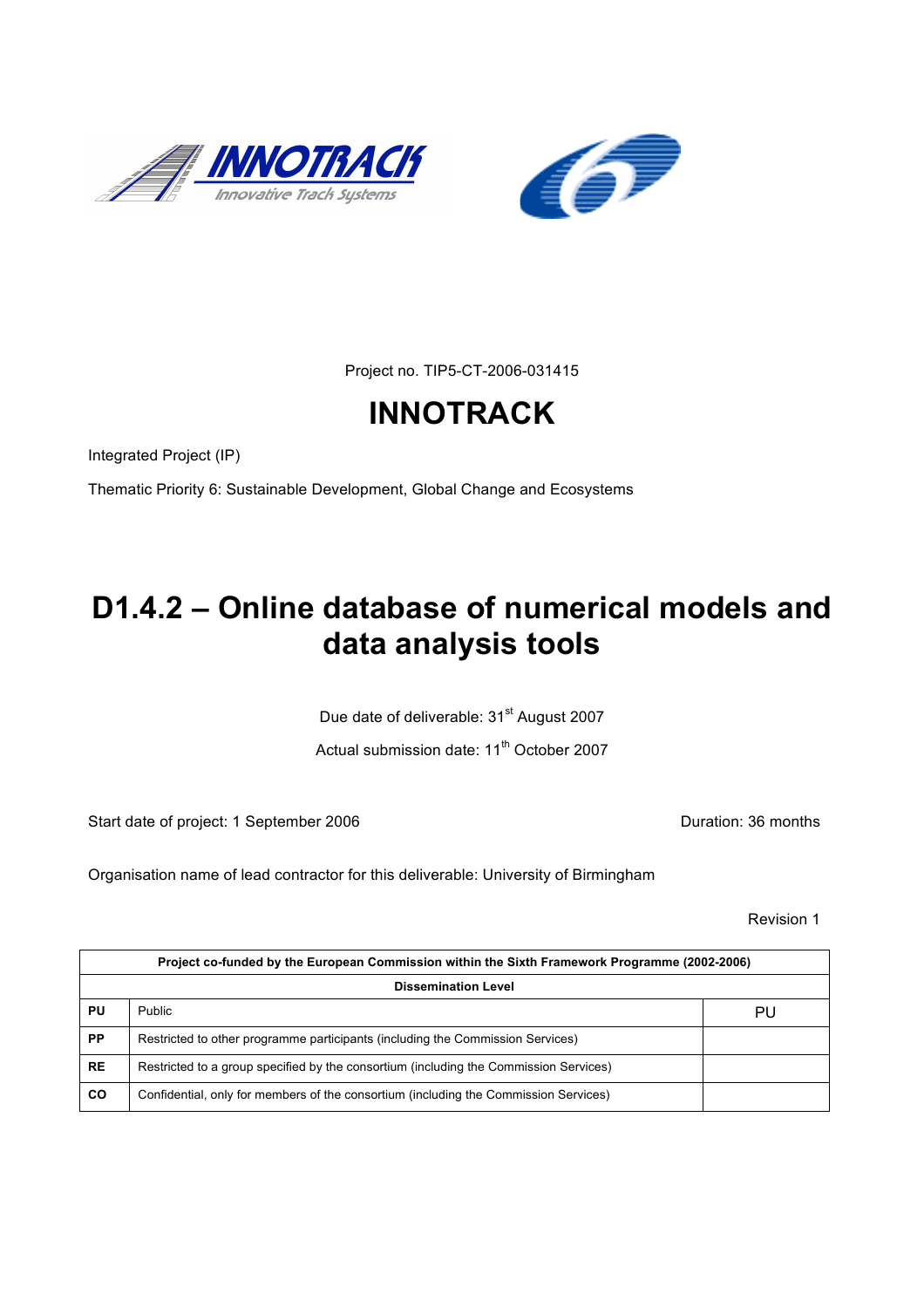### Table of Contents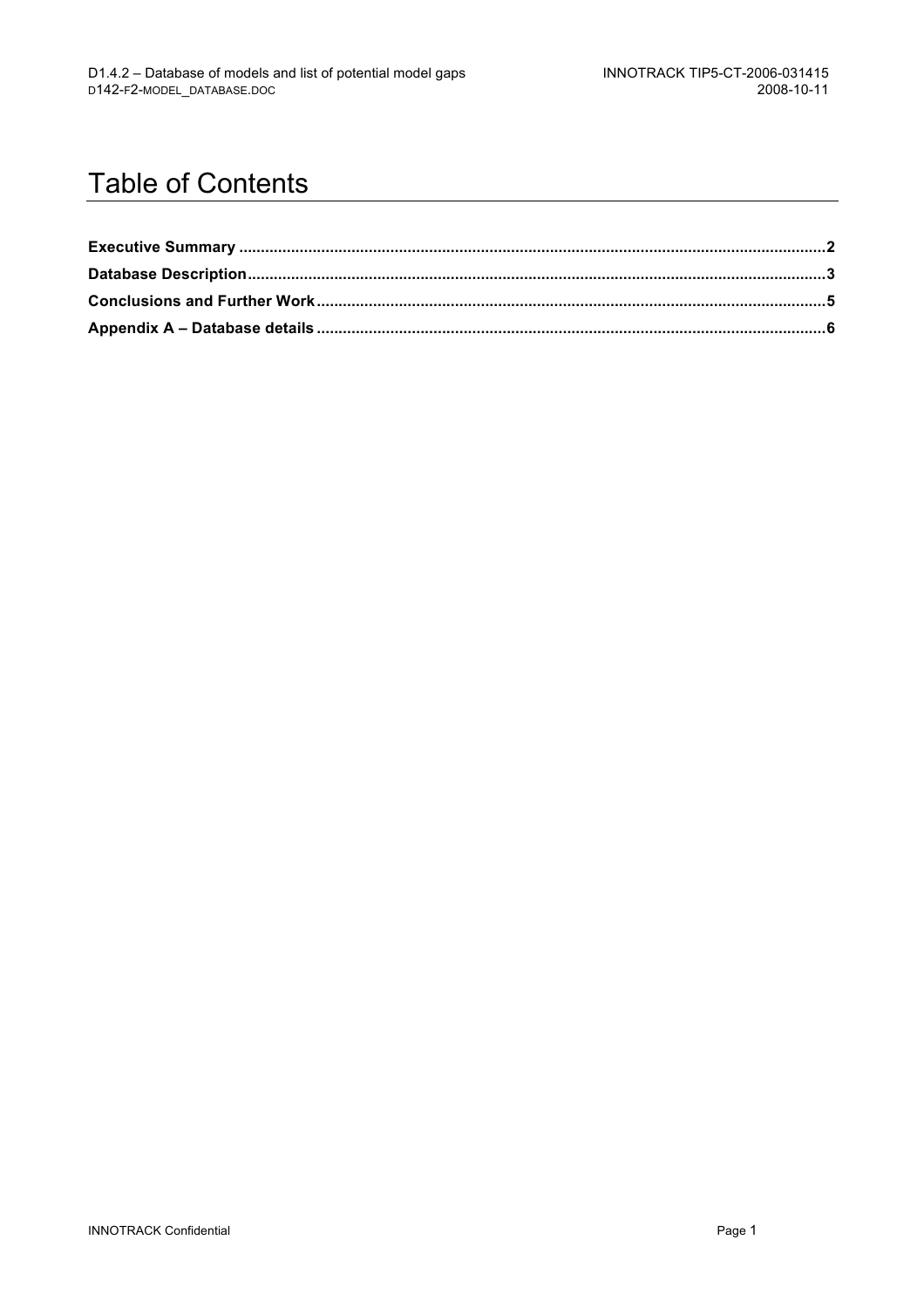### Executive Summary

This report outlines the work that was undertaken in order to produce an online database of models and data analysis tools within SP1 of the Innotrack project.

A database of over 230 models and data analysis tools has been compiled and made available to the Innotrack project via the database website (http://www.innotrackdataentry.co.uk/DefaultQuestions.aspx). For each entry in the database the following fields are populated:

- Tool name
- Description a description of the tool's purpose
- General inputs high level description of input data required
- Specific inputs a more detailed description of input data
- Exact inputs where available, a description of the specific input data requirement
- General outputs high level description of output data generated
- Specific outputs a more detailed description of output data generated
- Exact outputs where available, a description of the specific output data generated
- Division in railway system classification of which subsystem the tool applies

The database forms the first phase of a task aimed at identifying methods for linking existing modelling tools and finding gaps in modelling technology. Later in the project, research will focus on understanding the potential benefits of using methods such as the eXtensible Markup Language (XML) for interchange of data and models between modelling tools. It is hoped that this work will lead the way to more efficient data handling and potential allow semi-automatic or automatic interchanges between tools.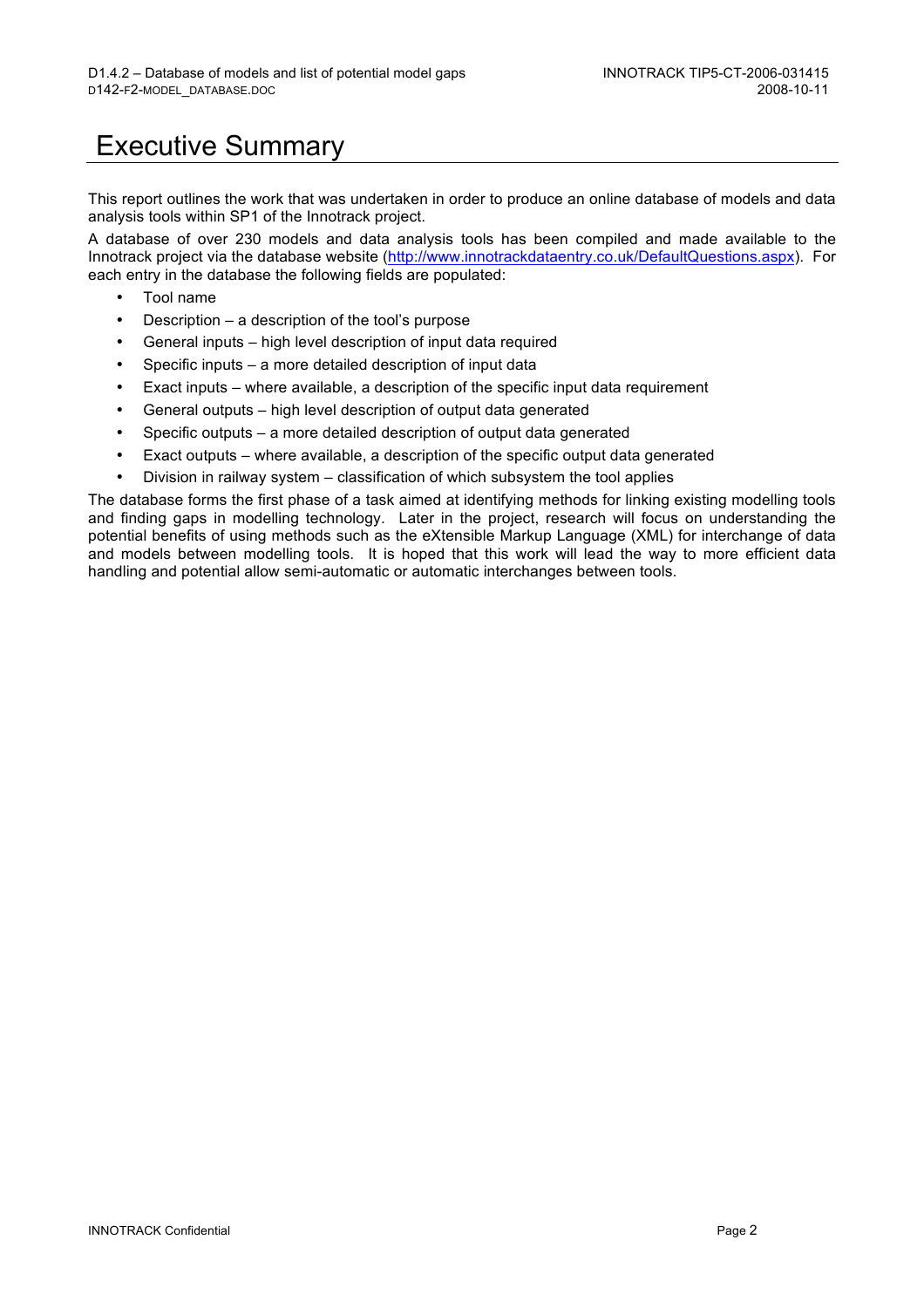#### Database Description

The database is located at http://www.innotrackdataentry.co.uk/DefaultQuestions.aspx. Upon accessing the website the user should selected the option 'Models and tools' as shown in Figure 1.

| C Innotrack Questionnaire - Windows Internet Explorer                                                                     | a a                                                                 |
|---------------------------------------------------------------------------------------------------------------------------|---------------------------------------------------------------------|
| e http://www.innotrackdataentry.co.uk/LoginPage.aspx                                                                      | $ \mathbf{t_+} $<br>- م<br>$\vee$<br>$\vert x \vert$<br>Live Search |
| Favorites Tools Help<br>Eile<br>View<br>Edit                                                                              |                                                                     |
| ✿<br>♣<br>Innotrack Questionnaire                                                                                         | $\rightarrow$<br>合<br>■ · ② Page · ① Tools ·<br>$\star$             |
|                                                                                                                           |                                                                     |
| INNOTRACK<br>Innovative Trach Systems                                                                                     | innotrack banner                                                    |
| Please choose a questionnaire and click Proceed                                                                           |                                                                     |
| O Innotrack SP4.4 Questionnaire - Non-destructive testing methodologies                                                   |                                                                     |
| O Innotrack SP5.1 Questionnaire - Procurement and logistics                                                               |                                                                     |
| Proceed                                                                                                                   |                                                                     |
| To view Innotrack SP1.4 Database - Models and Tools please click the button marked 'Models and tools'<br>Models and tools |                                                                     |
|                                                                                                                           |                                                                     |



| http://www.innotrackdataentry.co.uk/TrainsData.aspx<br>$\leftarrow$                                                                                                                                                                                                               | $\left\  \mathbf{v} \right\ $ $\left\{ \mathbf{v} \right\}$ $\left\  \mathbf{x} \right\ $ Live Search | $  \bullet  $<br>$\Box$ $\times$<br>$\sim$ |
|-----------------------------------------------------------------------------------------------------------------------------------------------------------------------------------------------------------------------------------------------------------------------------------|-------------------------------------------------------------------------------------------------------|--------------------------------------------|
| View Favorites Tools Help<br>Eile<br>Edit                                                                                                                                                                                                                                         |                                                                                                       |                                            |
| ✿<br>$\triangle$<br>Innotrack SP1.4 Database - Models and Tools                                                                                                                                                                                                                   |                                                                                                       | $\gg$<br>合 · 同 · 曲 · 2 Page · O Tools ·    |
| <b>INNOTRACK</b>                                                                                                                                                                                                                                                                  |                                                                                                       | ۸                                          |
| List of Items<br>Options                                                                                                                                                                                                                                                          |                                                                                                       |                                            |
| 2000SX<br>$\hat{\phantom{a}}$<br>2500SX<br>Add this item<br>3000SX<br>3D20N<br>Modify this item<br>8000X DSP<br>Delete this item<br>800SX<br>ABAQUS<br>Clear current item<br>ADAMS<br><b>ADINA</b><br>AGEM<br>New Search<br>AI2000<br>ALGOR. INC.<br>URL:<br>Name:<br>Description | Test                                                                                                  |                                            |
| Specific Inputs<br>Exact Inputs<br>General Inputs                                                                                                                                                                                                                                 |                                                                                                       |                                            |
| $\wedge$                                                                                                                                                                                                                                                                          | í.                                                                                                    | v                                          |

Figure 2 – Tools data base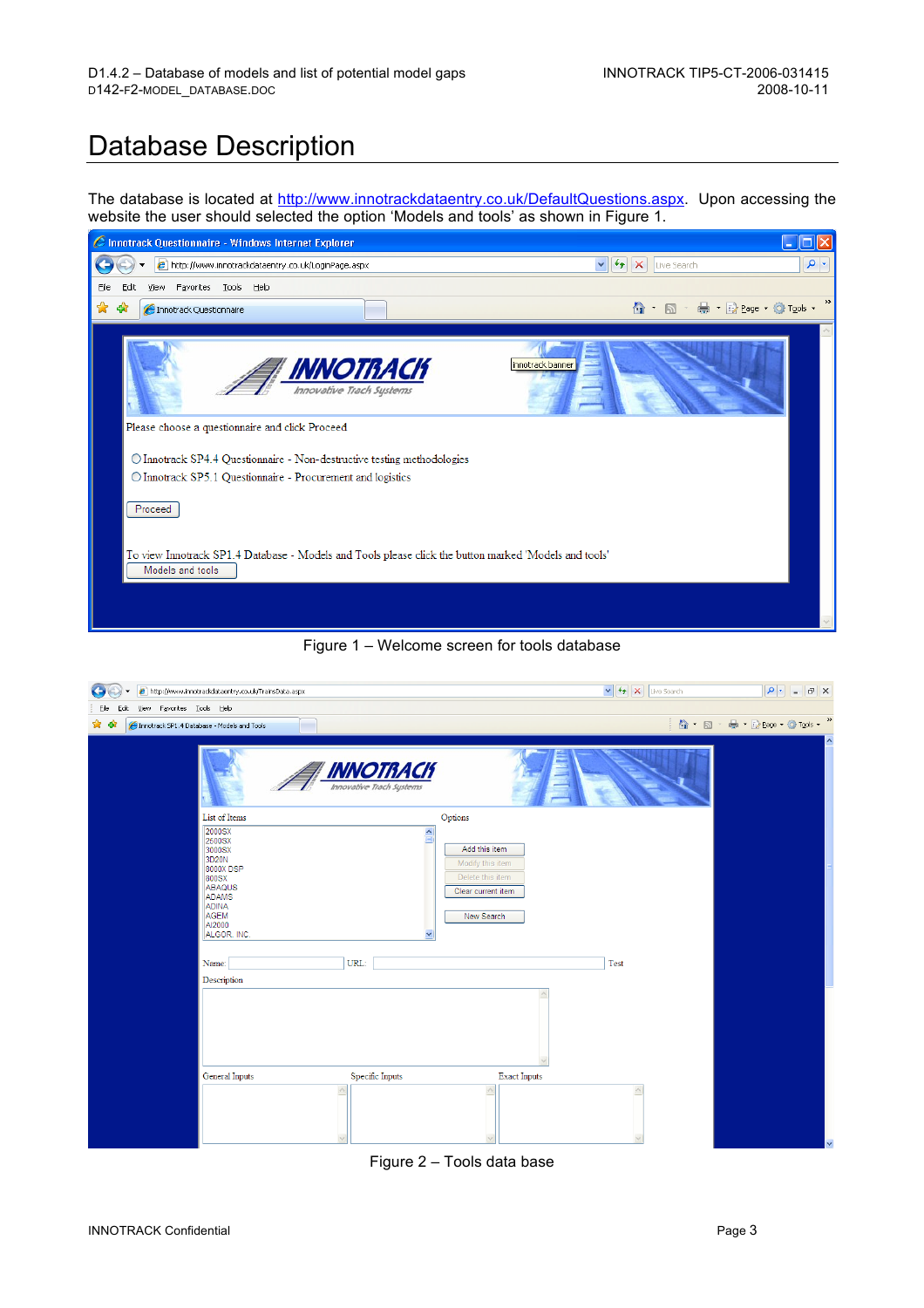Once the database has been accessed, the user is provided with an opportunity to search for specific terms in the database; alternatively, the user can search each field individually as shown in Figure 2. In addition the user has the opportunity to view the data held of each tool individually.

The complete set of tools and data collected is listed in Appendix A.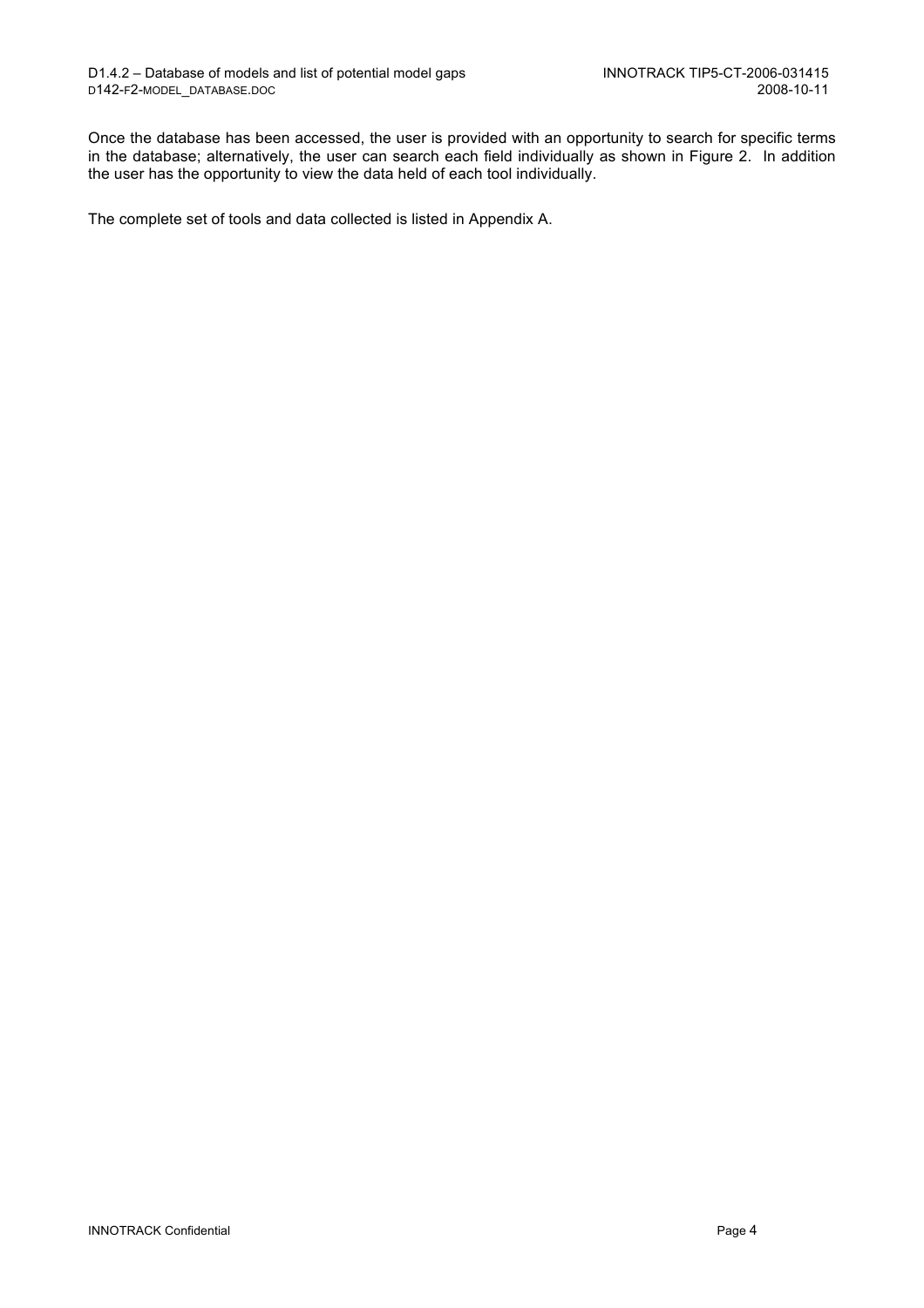#### Conclusions and Further Work

To date the database has been populated by the University of Birmingham and Manchester Metropolitan. It has been used primarily by members of the SP1 modelling subgroup to ensure that they have an awareness of all modelling tools available.

The database currently holds details of an extensive set of tools. However, in the next phase of the project there are a number of tasks which need to be focussed upon, namely:

- Investigating the tools further to identify whether they can be considered to be high level, medium level or low level resolution models;
- Identify which SPs should use which models;
- Identify a more rigorous process for identifying to look at common interfaces (inputs and outputs) between models and search for model gaps.